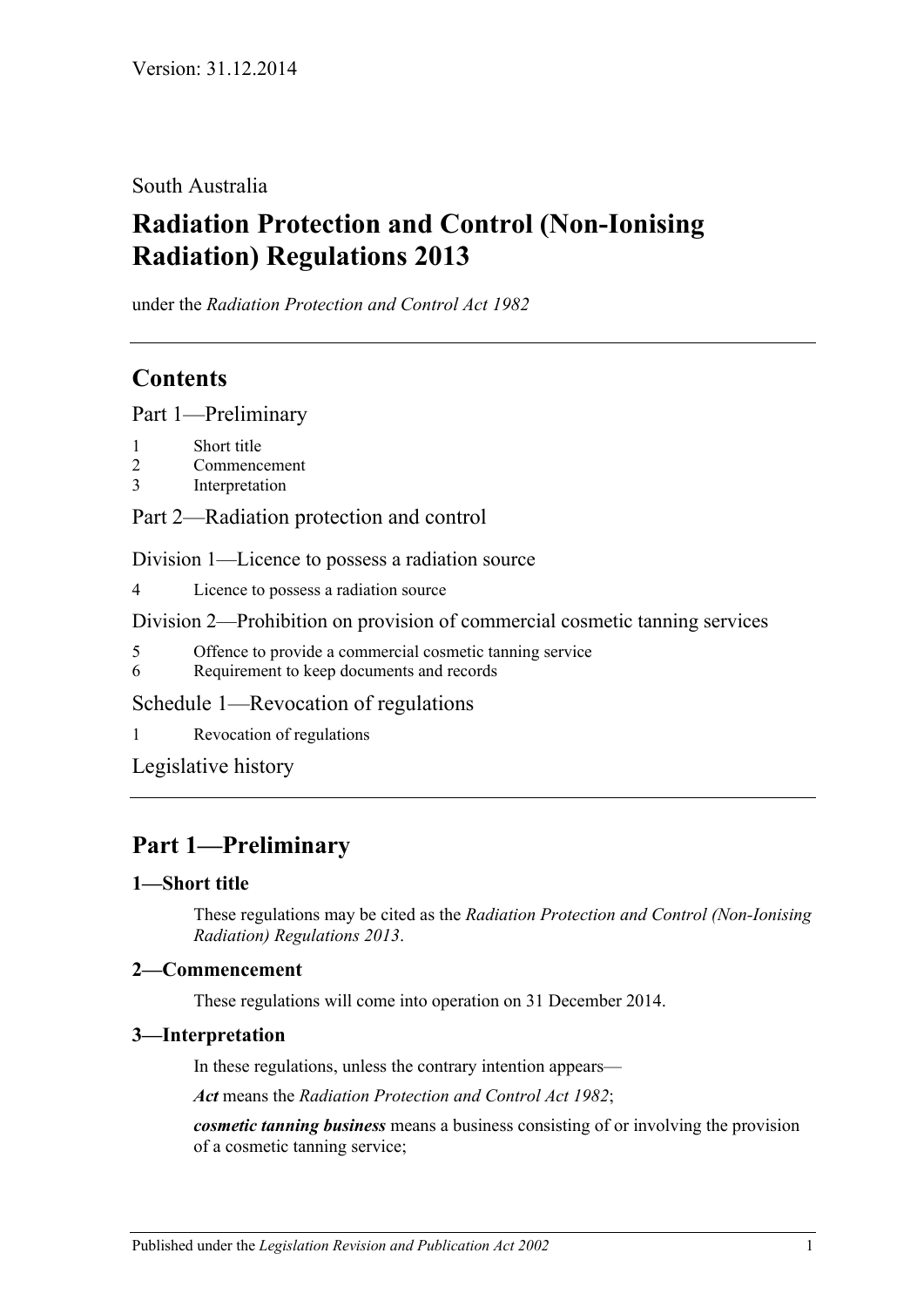*cosmetic tanning service* means a service of tanning human skin for cosmetic purposes by use of a tanning unit;

*tanning unit* means electrically powered apparatus designed to produce tanning of human skin by exposure of the skin to ultraviolet radiation emitted by the apparatus;

*ultraviolet radiation* means radiation for which the wavelengths are within the range of 100 to 400 nanometres.

# <span id="page-1-0"></span>**Part 2—Radiation protection and control**

### <span id="page-1-1"></span>**Division 1—Licence to possess a radiation source**

#### <span id="page-1-2"></span>**4—Licence to possess a radiation source**

For the purposes of section  $33A(2)(b)$  of the Act, a thing that emits non-ionising radiation is prescribed.

## <span id="page-1-3"></span>**Division 2—Prohibition on provision of commercial cosmetic tanning services**

#### <span id="page-1-4"></span>**5—Offence to provide a commercial cosmetic tanning service**

A person must not, for fee or reward, or in the course of carrying on a business (whether or not for fee or reward), provide or offer to provide, a cosmetic tanning service to another person.

Maximum penalty: \$10 000.

### <span id="page-1-5"></span>**6—Requirement to keep documents and records**

(1) A person who, before the commencement of these regulations, carried on a cosmetic tanning business must retain a copy of each written consent given by a person to whom a cosmetic tanning service was provided for at least 2 years from the date of the consent and keep it readily available for inspection by an authorised officer.

Maximum penalty: \$5 000.

- (2) The owner of a tanning unit must—
	- (a) make a written record detailing any maintenance or servicing of the unit that took place while it was being used to provide a cosmetic tanning service for fee or reward; and
	- (b) retain the record for at least 2 years; and
	- (c) keep the record readily available for inspection by an authorised officer.

Maximum penalty: \$5 000.

- (3) If a person sells or otherwise disposes of a tanning unit that the person has used to provide a cosmetic tanning service for fee or reward, that person must—
	- (a) make a written record of the date on which the unit was sold or otherwise disposed of and the name and address of the new owner of the unit; and
	- (b) retain the record for at least 2 years after the sale; and
	- (c) keep the record readily available for inspection by an authorised officer; and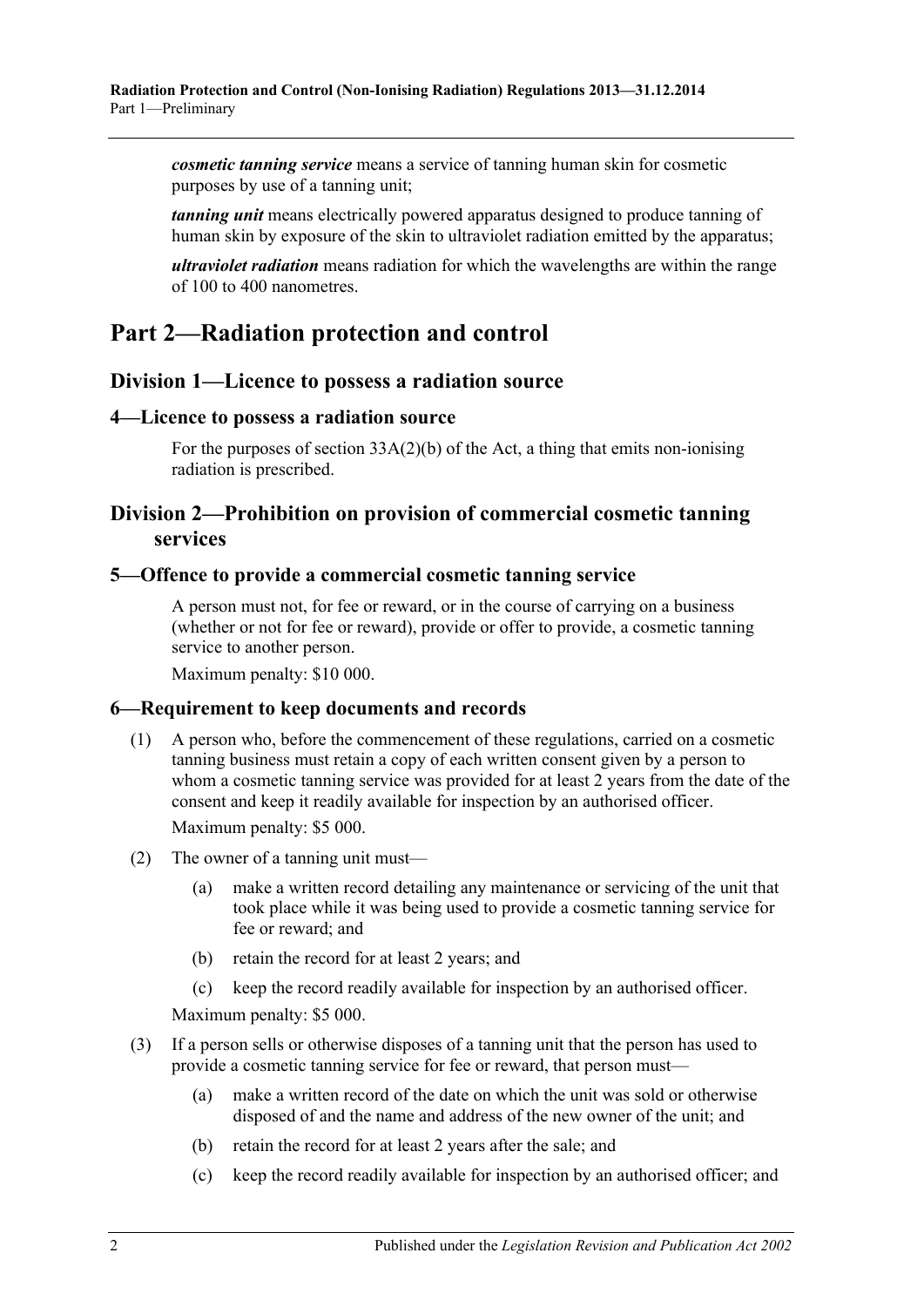(d) give the new owner a copy of any records relating to the maintenance and servicing of the unit undertaken in the 2 years preceding the sale or other disposal.

Maximum penalty: \$5 000.

# <span id="page-2-0"></span>**Schedule 1—Revocation of regulations**

### <span id="page-2-1"></span>**1—Revocation of regulations**

The following regulations are revoked:

*[Radiation Protection and Control \(Cosmetic Tanning Units\) Regulations](http://www.legislation.sa.gov.au/index.aspx?action=legref&type=subordleg&legtitle=Radiation%20Protection%20and%20Control%20(Cosmetic%20Tanning%20Units)%20Regulations%202008) 2008 [Radiation Protection and Control \(Non-ionising Radiation\) Regulations](http://www.legislation.sa.gov.au/index.aspx?action=legref&type=subordleg&legtitle=Radiation%20Protection%20and%20Control%20(Non-ionising%20Radiation)%20Regulations%202008) 2008*.